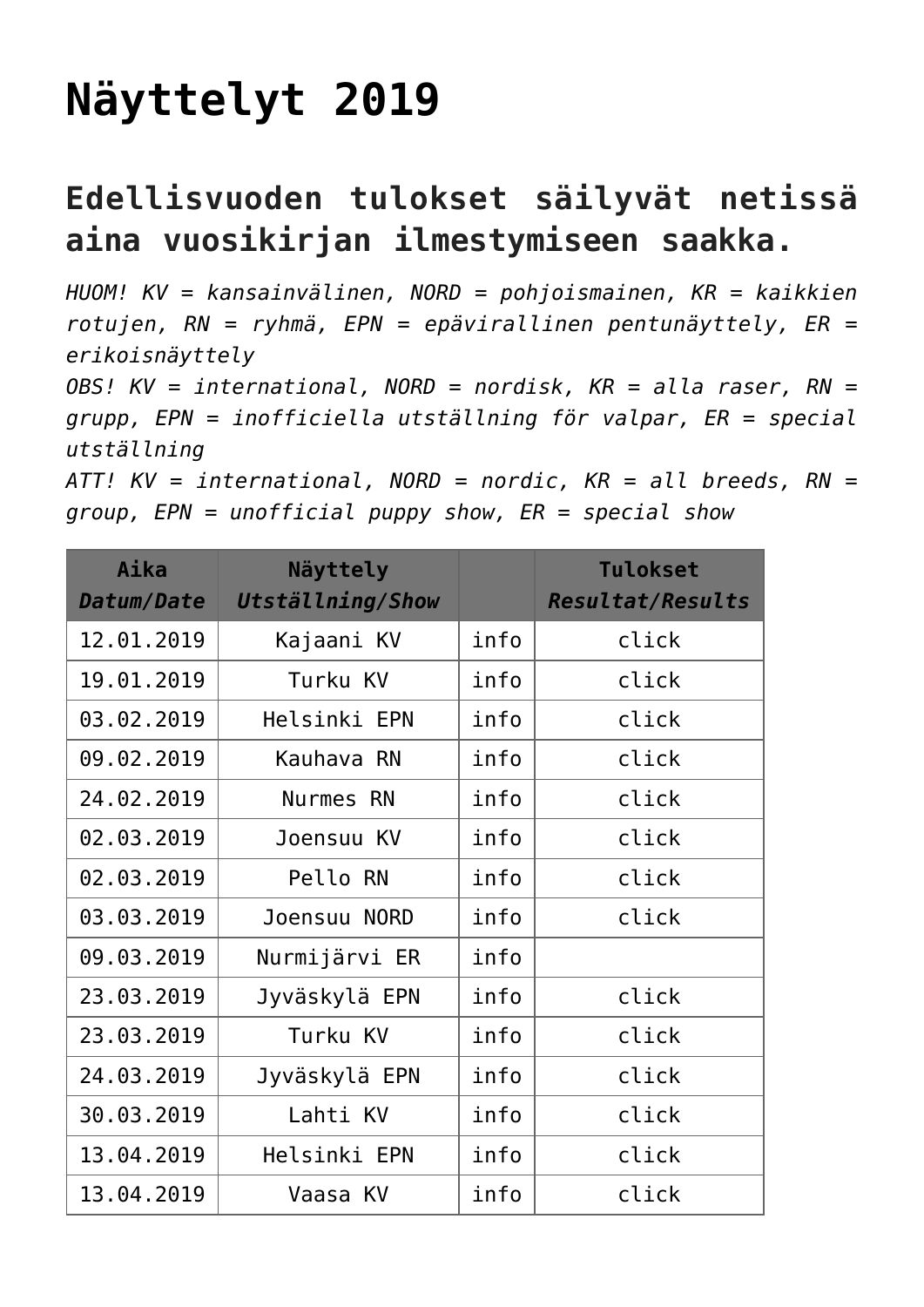| 14.04.2019 | Helsinki EPN    | info | click |
|------------|-----------------|------|-------|
| 20.04.2019 | Imatra NORD     | info | click |
| 20.04.2019 | Harjavalta RN   | info | click |
| 27.04.2019 | Hämeenlinna EPN | info | click |
| 27.04.2019 | Kiuruvesi EPN   | info |       |
| 27.04.2019 | Ruovesi RN      | info | click |
| 28.04.2019 | Kiuruvesi RN    | info | click |
| 01.05.2019 | Lahti RN        | info | click |
| 04.05.2019 | Tampere NORD    | info | click |
| 05.05.2019 | Tampere KV      | info | click |
| 05.05.2019 | Pöytyä RN       | info | click |
| 11.05.2019 | Helsinki KV     | info | click |
| 11.05.2019 | Pöytyä RN       | info | click |
| 11.05.2019 | Sulkava RN      | info | click |
| 11.05.2019 | Iisalmi NORD    | info | click |
| 12.05.2019 | Oulainen RN     | info | click |
| 18.05.2019 | Rauma KR        | info | click |
| 18.05.2019 | Taivalkoski RN  | info | click |
| 18.05.2019 | Mynämäki KR     | info | click |
| 19.05.2019 | Seinäjoki RN    | info | click |
| 19.05.2019 | Varkaus RN      | info | click |
| 25.05.2019 | Hamina NORD     | info | click |
| 25.05.2019 | Eura RN         | info | click |
| 25.05.2019 | Kruunupyy RN    | info | click |
| 25.05.2019 | Sodankylä RN    | info | click |
| 26.05.2019 | Keuruu RN       | info | click |
| 26.05.2019 | Lemland RN      | info | click |
| 30.05.2019 | Kangasniemi KR  | info | click |
| 01.06.2019 | Iitti RN        | info | click |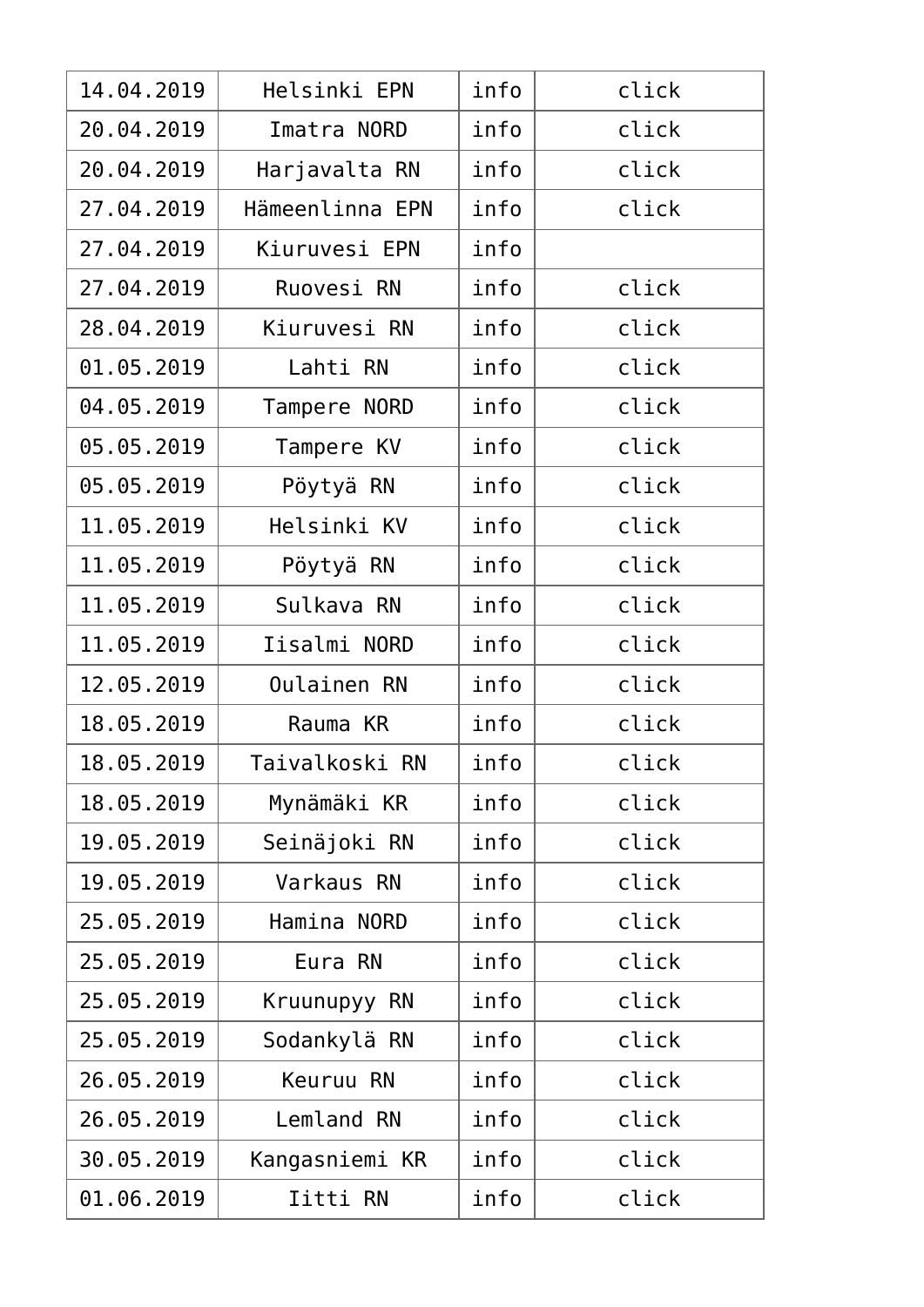| 08.06.2019 | Haapajärvi RN  | info | click |
|------------|----------------|------|-------|
| 08.06.2019 | Helsinki RN    | info | click |
| 08.06.2019 | Pieksämäki RN  | info | click |
| 08.06.2019 | Alavus KR      | info | click |
| 08.06.2019 | Rovaniemi KV   | info | click |
| 09.06.2019 | Helsinki EPN   | info |       |
| 09.06.2019 | Hämeenlinna RN | info | click |
| 15.06.2019 | Heinävesi RN   | info | click |
| 15.06.2019 | Kuopio RN      | info | click |
| 16.06.2019 | Jämsä KR       | info | click |
| 16.06.2019 | Tampere RN     | info | click |
| 30.06.2019 | Raasepori KR   | info | click |
| 06.07.2019 | Orivesi KR     | info | click |
| 06.07.2019 | Tuusula NORD   | info | click |
| 07.07.2019 | Tuusniemi RN   | info | click |
| 12.07.2019 | Oulu ER        | info | click |
| 13.07.2019 | Mäntsälä EPN   | info |       |
| 13.07.2019 | Mikkeli KR     | info | click |
| 13.07.2019 | Oulu NORD      | info | click |
| 14.07.2019 | Oulu KV        | info | click |
| 20.07.2019 | Hyvinkää KR    | info | click |
| 20.07.2019 | Kemi KR        | info | click |
| 20.07.2019 | Kalajoki KV    | info | click |
| 27.07.2019 | Kouvola EPN    | info |       |
| 27.07.2019 | Espoo KR       | info | click |
| 27.07.2019 | Pori KV        | info | click |
| 03.08.2019 | Kuopio KV      | info | click |
| 03.08.2019 | Maalahti RN    | info | click |
| 10.08.2019 | Raisio KR      | info | click |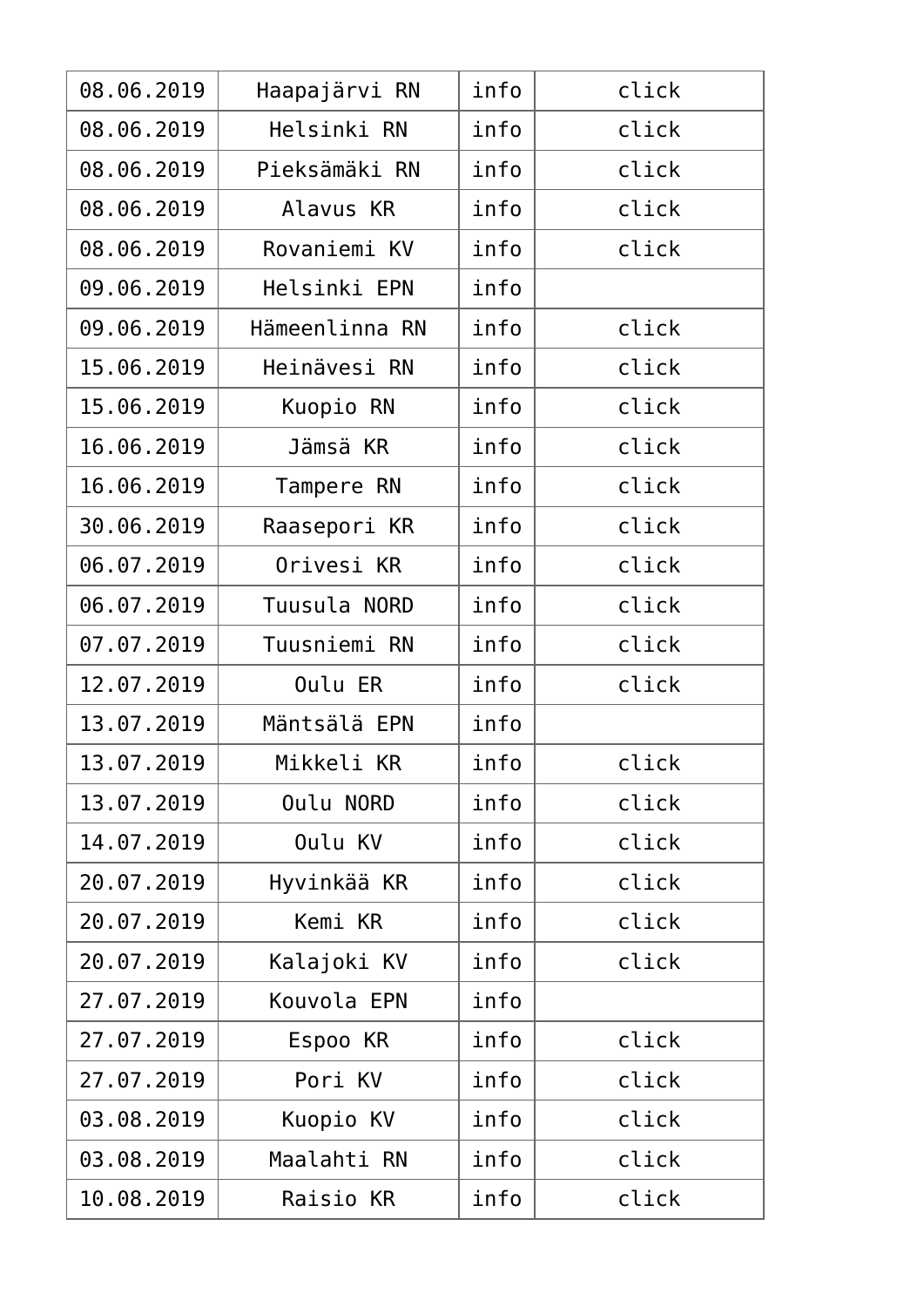| 10.08.2019 | Kotka KV               | info | click |
|------------|------------------------|------|-------|
| 11.08.2019 | Hausjärvi EPN          | info | click |
| 17.08.2019 | Kouvola KR             | info | click |
| 17.08.2019 | Kajaani RN             | info | click |
| 17.08.2019 | Helsinki EPN           | info | click |
| 18.08.2019 | Heinola KR             | info | click |
| 24.08.2019 | Terri-Eri Vantaa<br>ER | info | click |
| 25.08.2019 | Helsinki EPN           | info | click |
| 31.08.2019 | Riihimäki NORD         | info | click |
| 01.09.2019 | Riihimäki KV           | info | click |
| 07.09.2019 | Helsinki NORD          | info | click |
| 14.09.2019 | Porvoo KR              | info | click |
| 14.09.2019 | Espoo EPN              | info | click |
| 15.09.2019 | Muurame RN             | info | click |
| 21.09.2019 | Lahti EPN              | info |       |
| 22.09.2019 | Hyvinkää RN            | info | click |
| 28.09.2019 | Kotka EPN              | info | click |
| 28.09.2019 | Eckerö KV              | info | click |
| 29.09.2019 | Kotka EPN              | info | click |
| 05.10.2019 | Kajaani EPN            | info | click |
| 26.10.2019 | Seinäjoki KV           | info | click |
| 27.10.2019 | Lahti EPN              | info | click |
| 09.11.2019 | Jyväskylä NORD         | info | click |
| 10.11.2019 | Jyväskylä KV           | info | click |
| 23.11.2019 | Ypäjä EPN              | info | click |
| 23.11.2019 | Pello RN               | info | click |
| 07.12.2019 | Helsinki EPN           | info | click |
| 07.12.2019 | Helsinki NORD          | info | click |